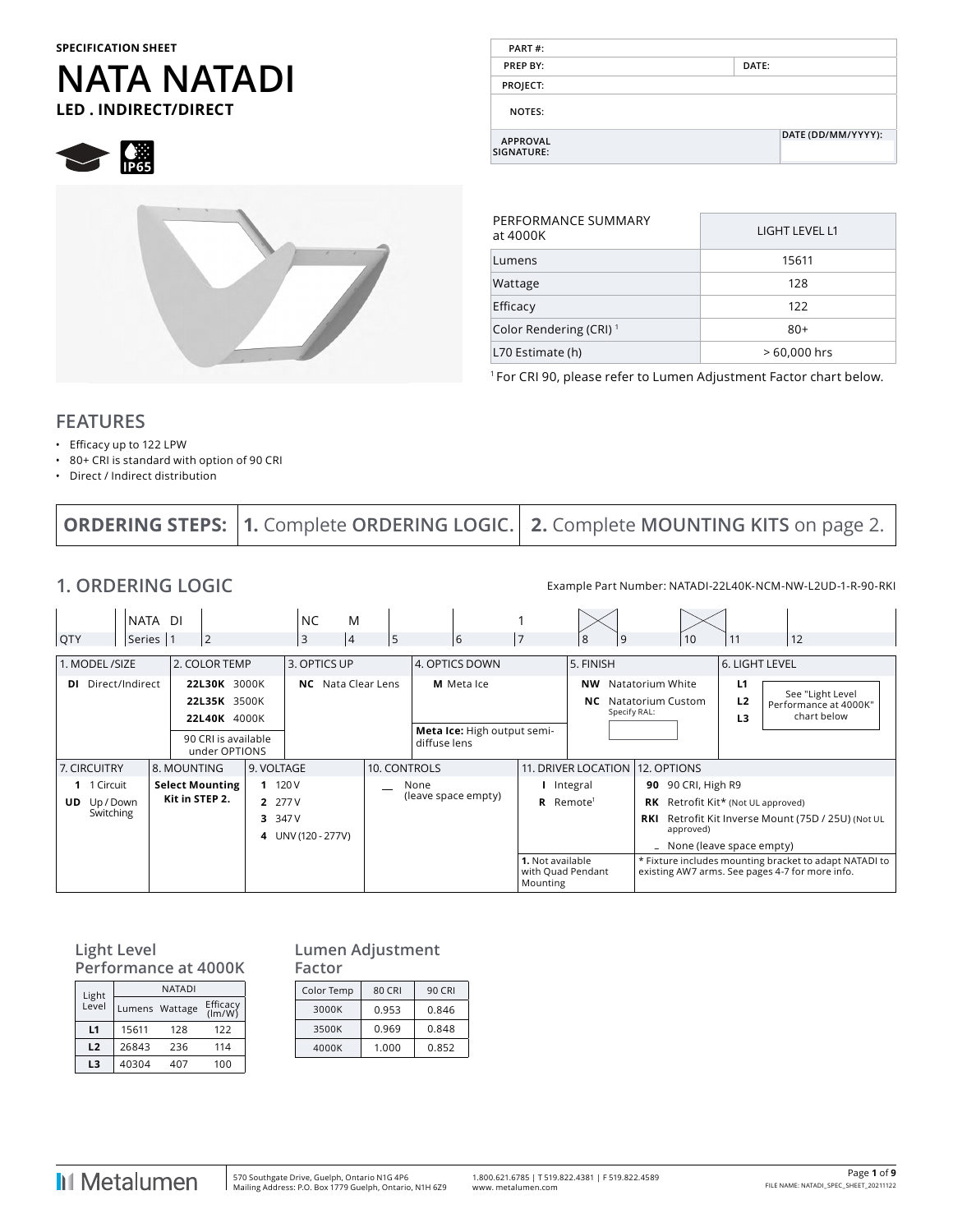#### **2. MOUNTING KITS**

#### **Wall Mount**

|            | <b>NATASW-I</b>                  |         |  |
|------------|----------------------------------|---------|--|
| <b>OTY</b> | Single Wall<br>(Integral Driver) | FINISH* |  |
|            | NATASW-R                         |         |  |
| <b>OTY</b> | Single Wall<br>(Remote Driver)   | FINISH* |  |
|            | <b>NATADW-I</b>                  |         |  |
| <b>OTY</b> | Double Wall<br>(Integral Driver) | FINISH* |  |
|            | NATADW-R                         |         |  |
| <b>OTY</b> | Double Wall<br>(Remote Driver)   | FINISH* |  |
|            |                                  |         |  |

| Code                     | <b>Mounting Kit</b>                                                                                                                                           | <b>NATADI</b> |
|--------------------------|---------------------------------------------------------------------------------------------------------------------------------------------------------------|---------------|
| <b>SW</b><br>Single Wall | Single wall mount included.<br>Specify appropriate mounting kit for<br>all other applications<br>(Driver location is selected in<br>Ordering Logic on page 1) |               |
| <b>DW</b><br>Double Wall |                                                                                                                                                               |               |

#### **Pendant Mount**

|            | NATASA-I                            |                                                   |         | SΑ<br>Sin: |
|------------|-------------------------------------|---------------------------------------------------|---------|------------|
| <b>OTY</b> | Single Arm<br>(Integral Driver)     | Indicate arm length<br>$(max 5ft**)$              | FINISH* | Per        |
|            | NATASA-R                            |                                                   |         |            |
| <b>OTY</b> | Single Arm<br>(Remote Driver)       | Indicate arm length<br>$(max 5ft**)$              | FINISH* |            |
|            | NATADA-I                            |                                                   |         | DA<br>Doi  |
| QTY        | Double Arm<br>(Integral Driver)     | Indicate arm length<br>$(max 5ft**)$              | FINISH* | Per        |
|            | NATADA-R                            |                                                   |         |            |
| QTY        | Double Arm<br>(Remote Driver)       | Indicate arm length<br>$(max 5ft**)$              | FINISH* |            |
|            | NATADP-I                            |                                                   |         | DP<br>Doı  |
| QTY        | Double Pendant<br>(Integral Driver) | Indicate hanger length FINISH*<br>$(max 5ft**)$   |         |            |
|            | NATADP-R                            |                                                   |         |            |
| <b>OTY</b> | Double Pendant<br>(Remote Driver)   | Indicate hanger length FINISH*<br>$(max 5ft**)$   |         |            |
|            | <b>NATAQP-I</b>                     |                                                   |         | QP<br>Qu   |
| <b>OTY</b> | Quad Pendant<br>(Integral Driver)   | Indicate hanger length   FINISH*<br>$(max 5ft**)$ |         | Per        |
|            | NATAQP-R                            |                                                   |         |            |
| QTY        | Quad Pendant<br>(Remote Driver)     | Indicate hanger length FINISH*<br>$(max 5ft**)$   |         |            |



#### \* FINISH

**NW** Natatorium White

**NC** Natatorium Custom Specify RAL#

\*\* Maximum length from ceiling surface to top of fixture. Custom lengths available upon request.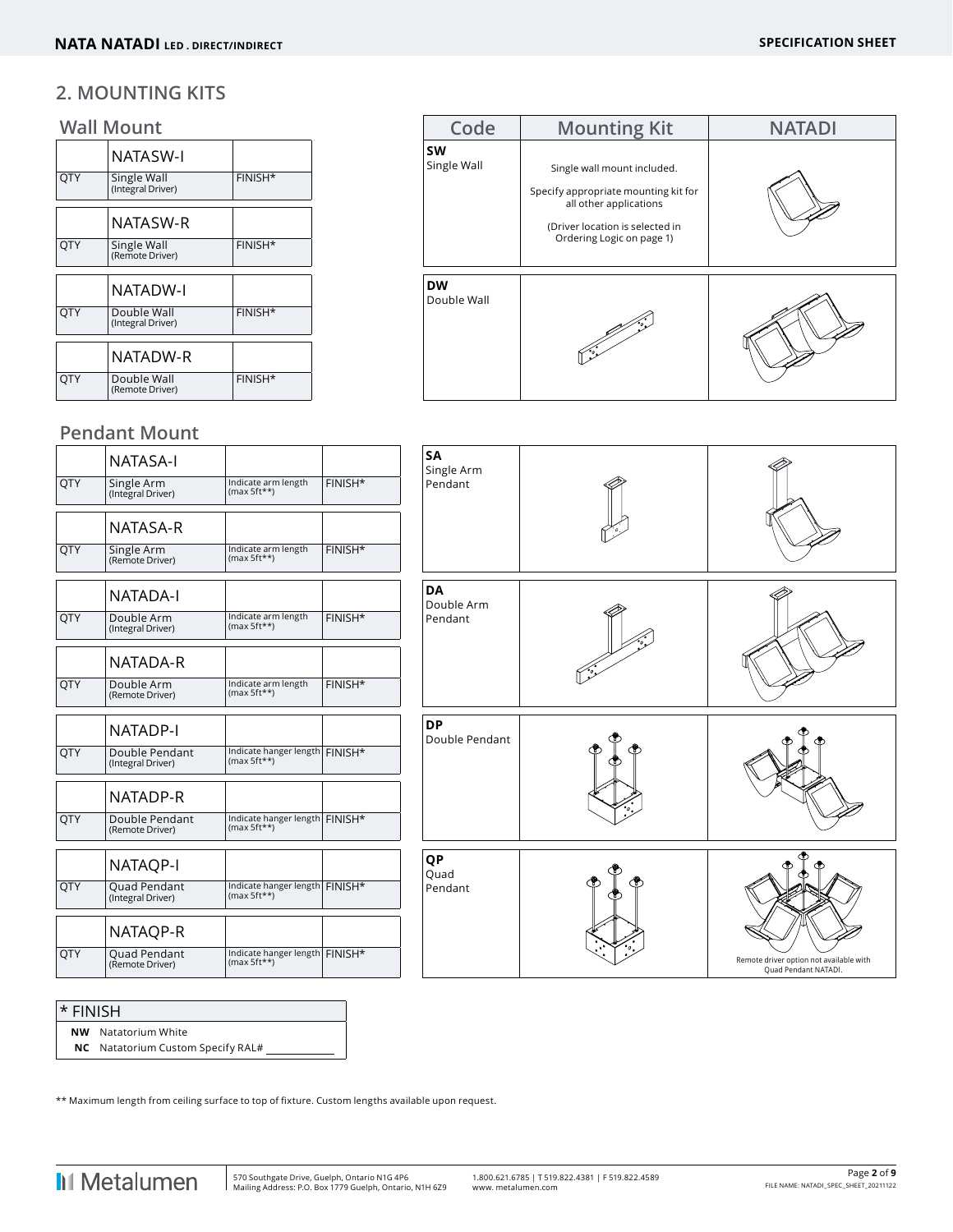#### **WIRING**

#### **Remote Driver Mounting Maximum Wire Length**

Consult approval drawings for maximum remote mounting distances

| Light<br>Drive Current Wattage |           |       | Distance in feet / Wire Gauge |        |        |        |        |        |  |  |
|--------------------------------|-----------|-------|-------------------------------|--------|--------|--------|--------|--------|--|--|
| Level                          | (mA)      |       | 12 Ga.                        | 14 Ga. | 16 Ga. | 18 Ga. | 20 Ga. | 22 Ga. |  |  |
| L1                             | 2500      | 128.6 | 121                           | 76     | 48     | 30     | 19     |        |  |  |
| L2                             | 4400      | 242   | 69                            | 43     | 27     | 17     | 11     |        |  |  |
| L3                             | 3600/3600 | 394   | 84                            | 53     | 33     | 21     | 13     |        |  |  |

#### **CROSS SECTIONS**



#### **SPECIFICATIONS**

Due to the Continuous Improvement Policy at Metalumen, we reserve the right to change our specifications without notice.

**Housing:** Fixture body is constructed using aluminum sheet, with 1.63mm (14 gauge aluminum sheet metal) nominal wall thickness. **Optical System:** High flux, high efficacy, LED technology in conjunction Custom natatorium finish also with high efficiency reflectors and high available. transmittance lenses create controlled **Weight:** See chart below. asymmetric distribution with comfortable low-glare illumination. **CRI:** 80 minimum for all CCTs in standard configurations.

**Lumen Maintenance:** Reported L70 > 60,000 hrs at an ambient operating temperature of 35°C. **Finish:** White paint with a coating sutable for natatoriums is standard.

**Mounting:** Standard hanger lengths are 2, 3, 4 and 5 ft. Consult factory for custom lengths. Pendant mounting is available with hangers in four options: - single arm pendant

- double arm pendant - double pendant mount - quad pendant mount Wall mounting is available in two options:

- single wall mount -double wall mount **Electrical:** 120 V or 277 V/347 V prewired. Standard drivers feature electronic universal voltage (120-277V, 347 V/50-60 Hz), greater than 0.9

power factor, less than 20% harmonic distortion, and ambient temperature range of 35°C (95°F) to minimum starting temp of -40°C (-40°F). Max amp draw @120V is 2.03Amps, @277V is 0.88Amps, @347V is 0.7Amps. **Approvals:** This product is cULus listed. This product is not cULus listed when retrofitted. **Environment:** Suitable for wet locations. IP65 rated.

#### **NATADI WEIGHTS**

| <b>Fixture Type</b>              | <b>Integral Fixture</b> | <b>Remote Fixture</b>                  | Weight of brackets / hangers |
|----------------------------------|-------------------------|----------------------------------------|------------------------------|
| Single Wall                      | 10 kg [22.2lbs]         | 7.5 kg [16.5 lbs] (stand alone weight) |                              |
| Double Wall                      | 24.8 kg [54.6 lbs]      | 19.8 kg [43.6 lbs]                     | 4.8 kg [10.5 lbs]            |
| Single Arm (max length 5 ft)     | 16.8 kg [36.9 lbs]      | 14.3 kg [31.4 lbs]                     | 6.75 kg [14.9 lbs]           |
| Double Arm (max length 5 ft)     | 29.3 kg [64.7 lbs]      | 24.3 kg [53.7 lbs]                     | 9.3 kg [20.6 lbs]            |
| Double Pendant (max length 5 ft) | 30.2 kg [66.5 lbs]      | 25.2 kg [55.4 lbs]                     | 10.2 kg [22.4 lbs]           |
| Quad Pendant (max length 5 ft)   | 50.5 kg [111.3 lbs]     | 40.5 kg [89.2 lbs]                     | 10.5 kg [23.1 lbs]           |

#### **WARRANTY**

Metalumen will warrant defective luminaires for 5 years from date of purchase. Warranty is valid if luminaire is installed and used according to specification. If defective, Metalumen will send replacement boards or drivers at no cost along with detailed replacement instructions and instructions on how to return defective components to Metalumen.

**I**I Metalumen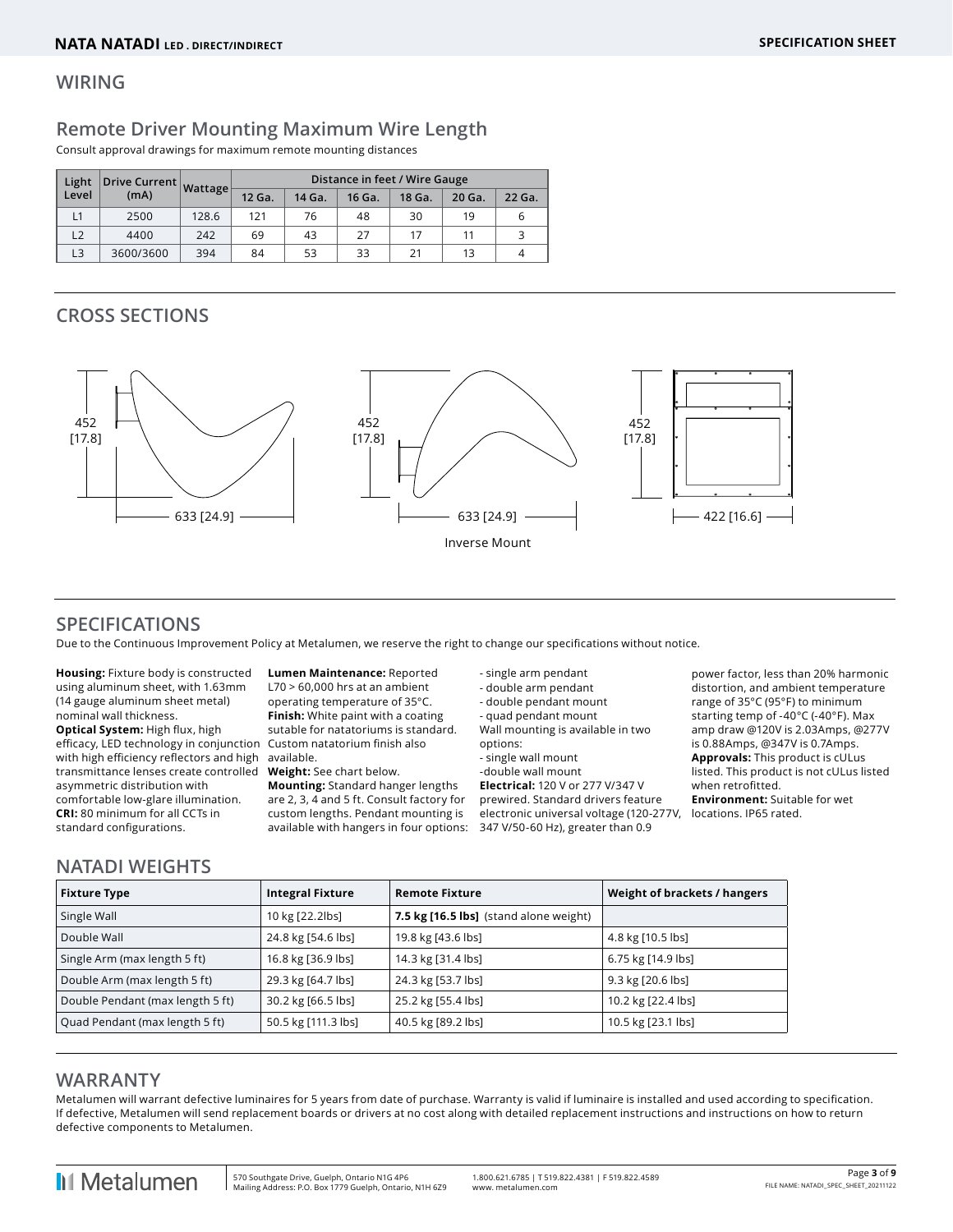# **MOUNTING ARRANGEMENTS - WALL**

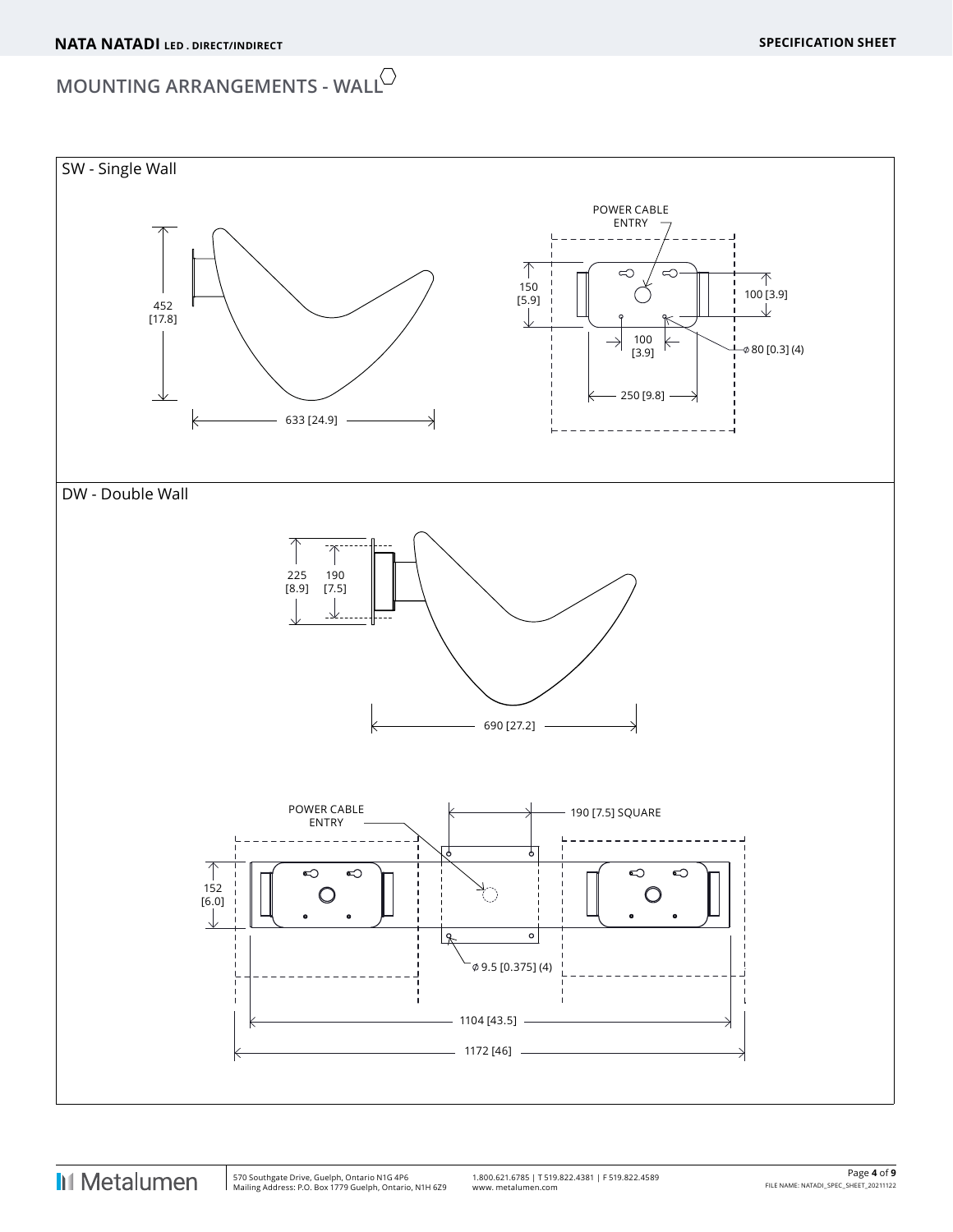### **MOUNTING ARRANGEMENTS - PENDANT ARM**

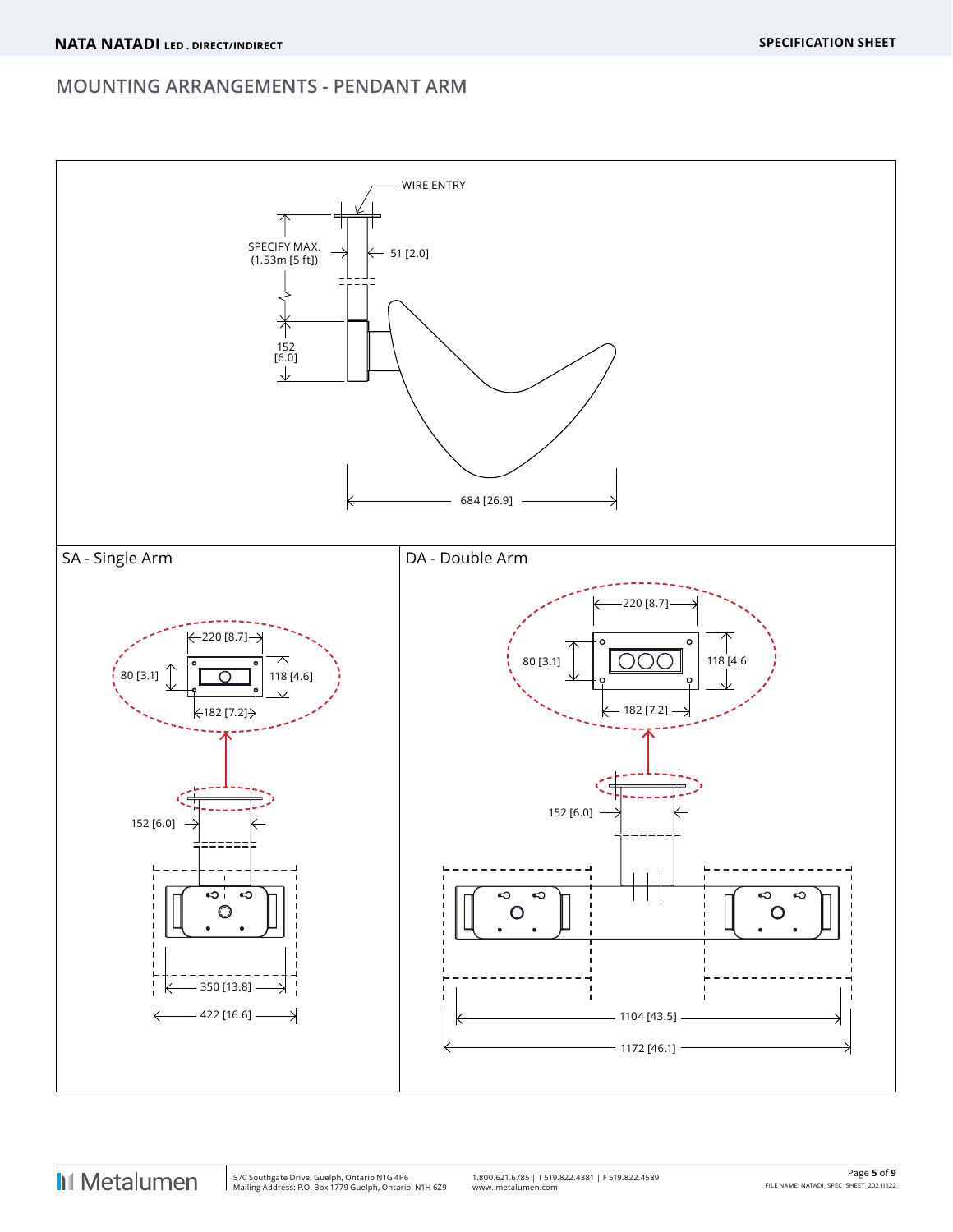#### **MOUNTING ARRANGEMENTS - PENDANT**



 $\overline{\phantom{a}}$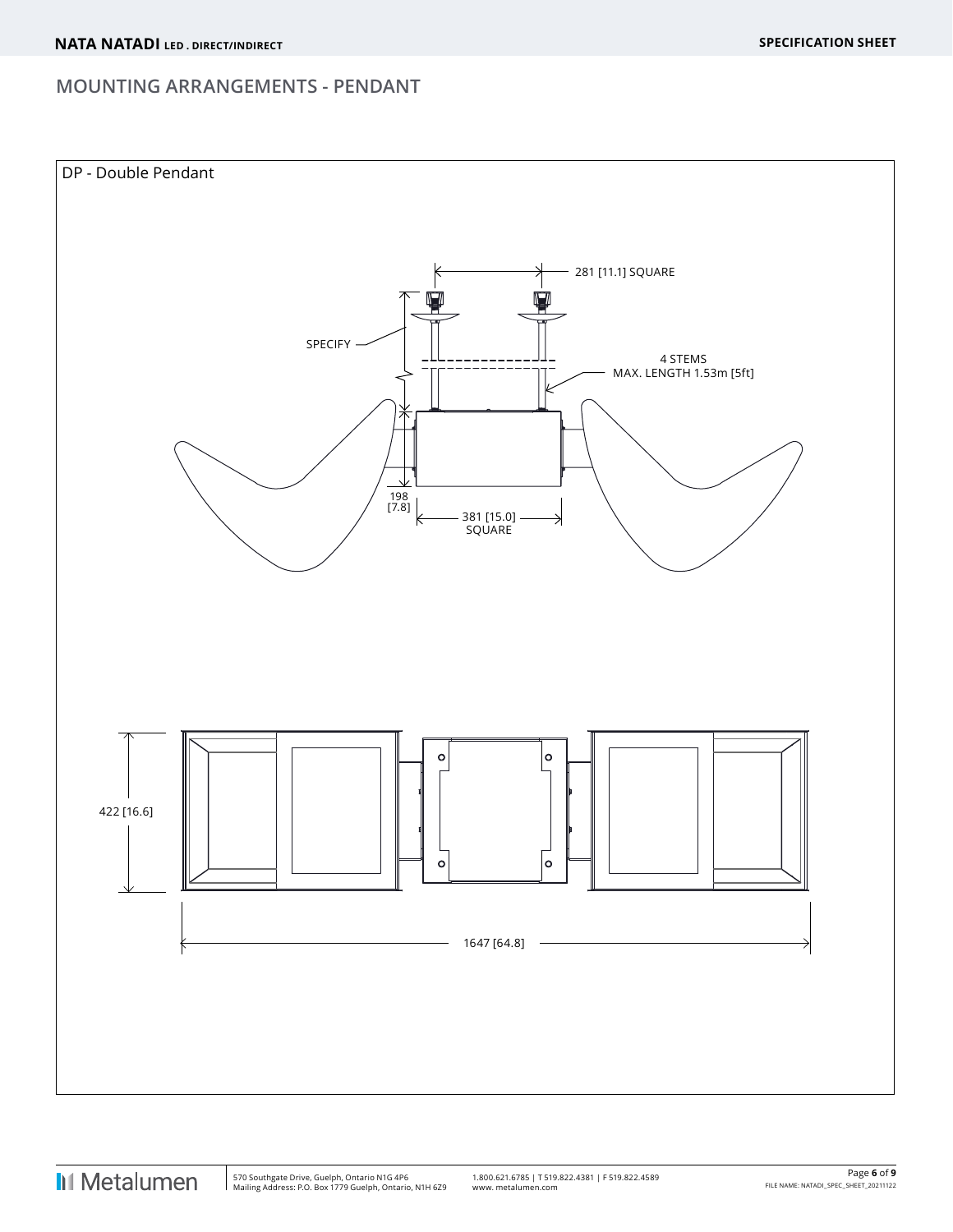#### **MOUNTING ARRANGEMENTS - PENDANT**



 $\overline{\phantom{a}}$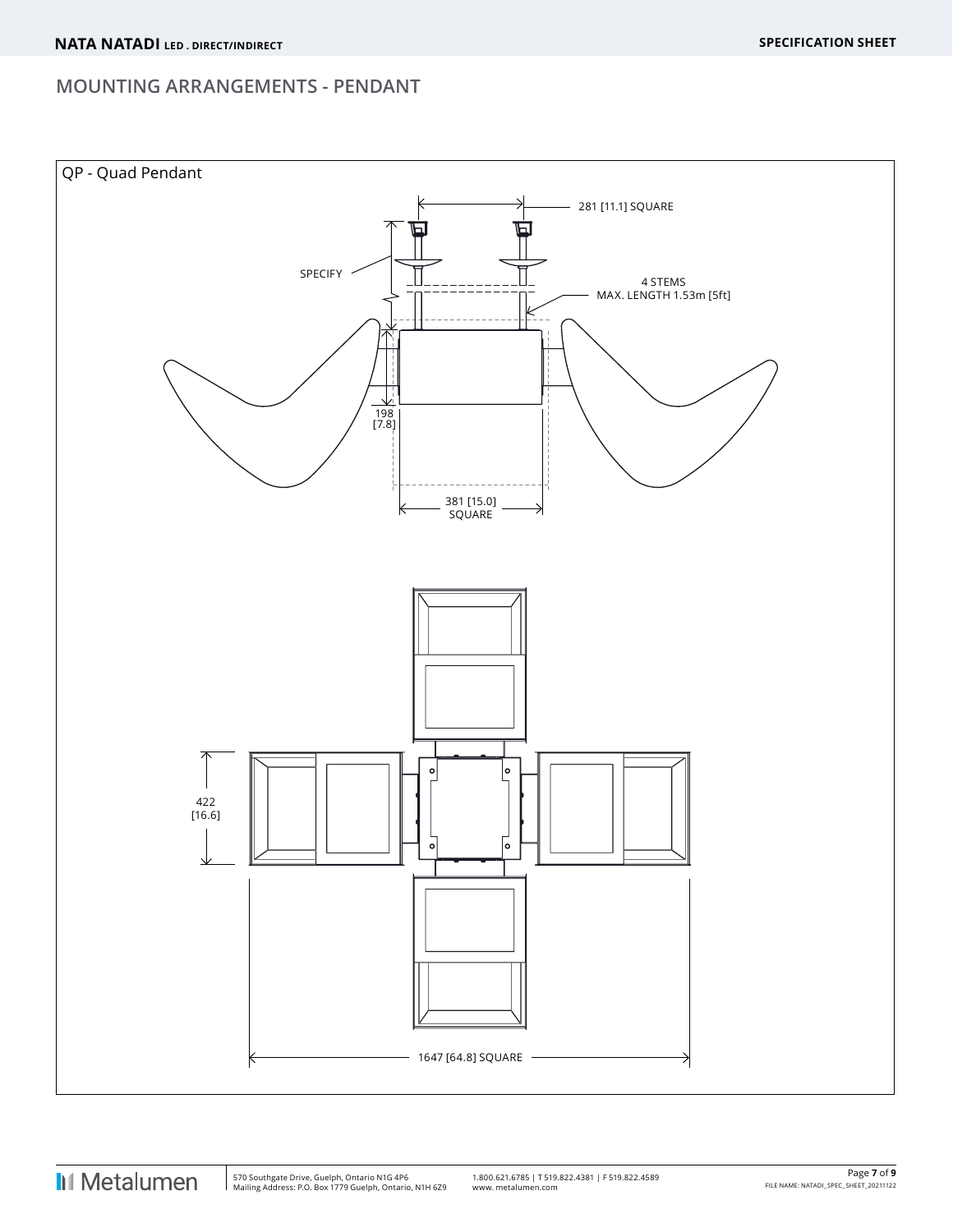#### **MOUNTING - MINIMUM DISTANCE FROM FLOOR**



I